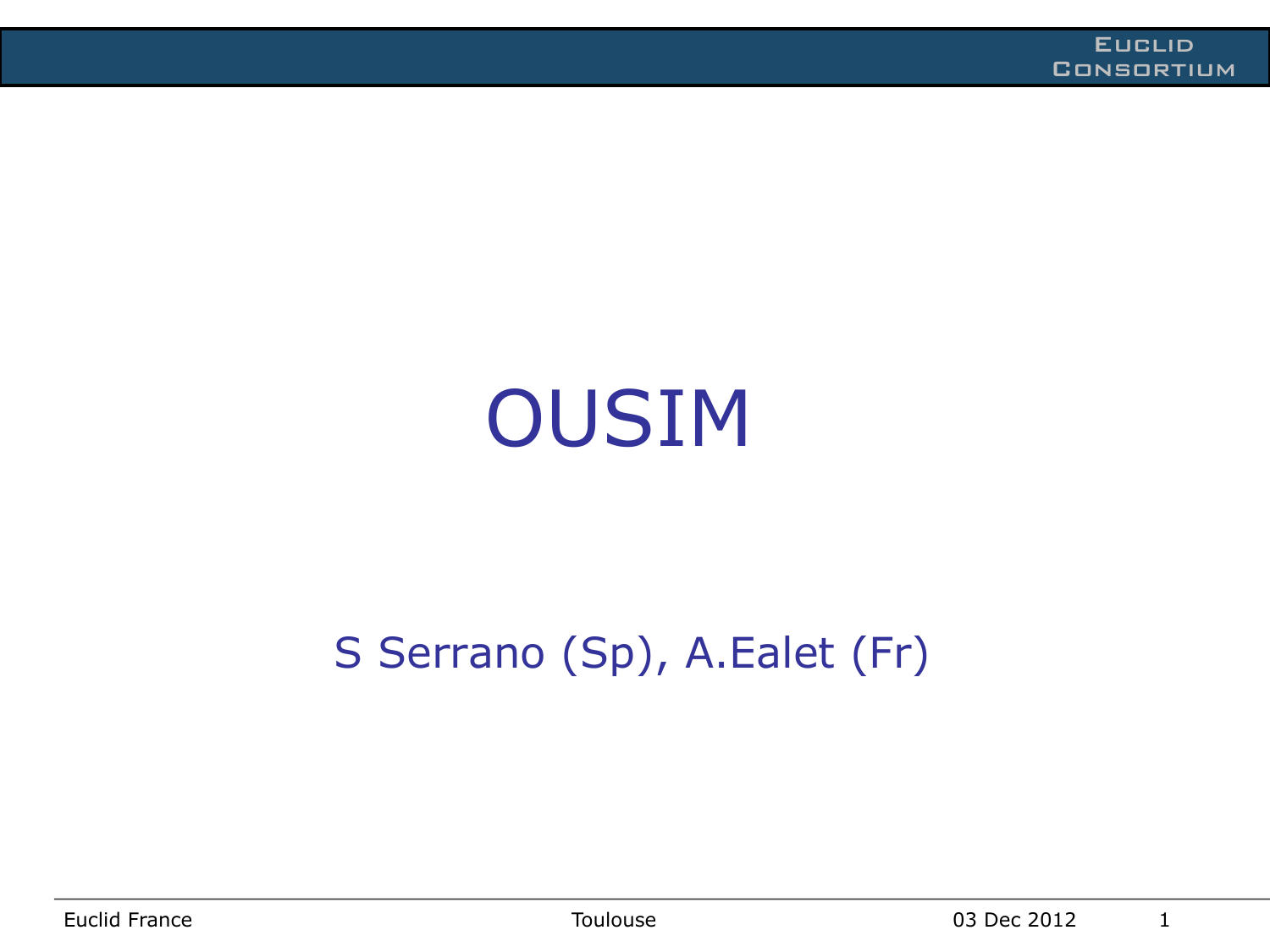Simulation to all levels of the pipeline within the SGS framework in a coordinated and common environement for a massive production and distribution with SDCs and EMA.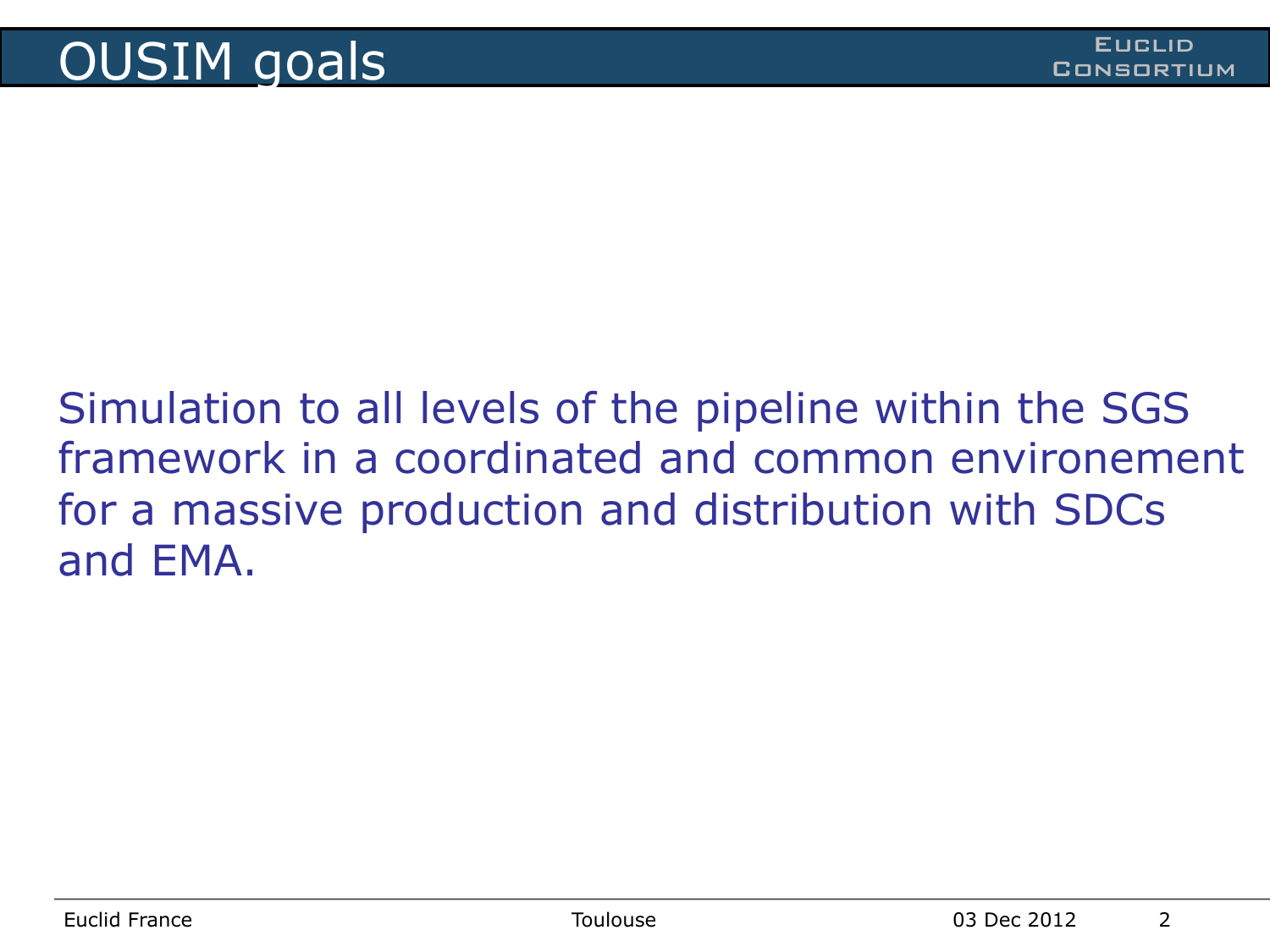OUSIM will manage input and output to satisfy the request from the different groups, allowing specific levels of complexity and size

• *Official data releases*: delivery of final images and catalogs

Programmed simulations increasing in complexity and area. Include all instrument products and final releases should reach large survey area coverage. Entry of E2E validation

Prototype of implementation + development plan for May 2013

• *On demand simulations*: delivery and management of codes:

 Smaller simulations for validation or pipeline development can be run directly by groups or by OUSIM.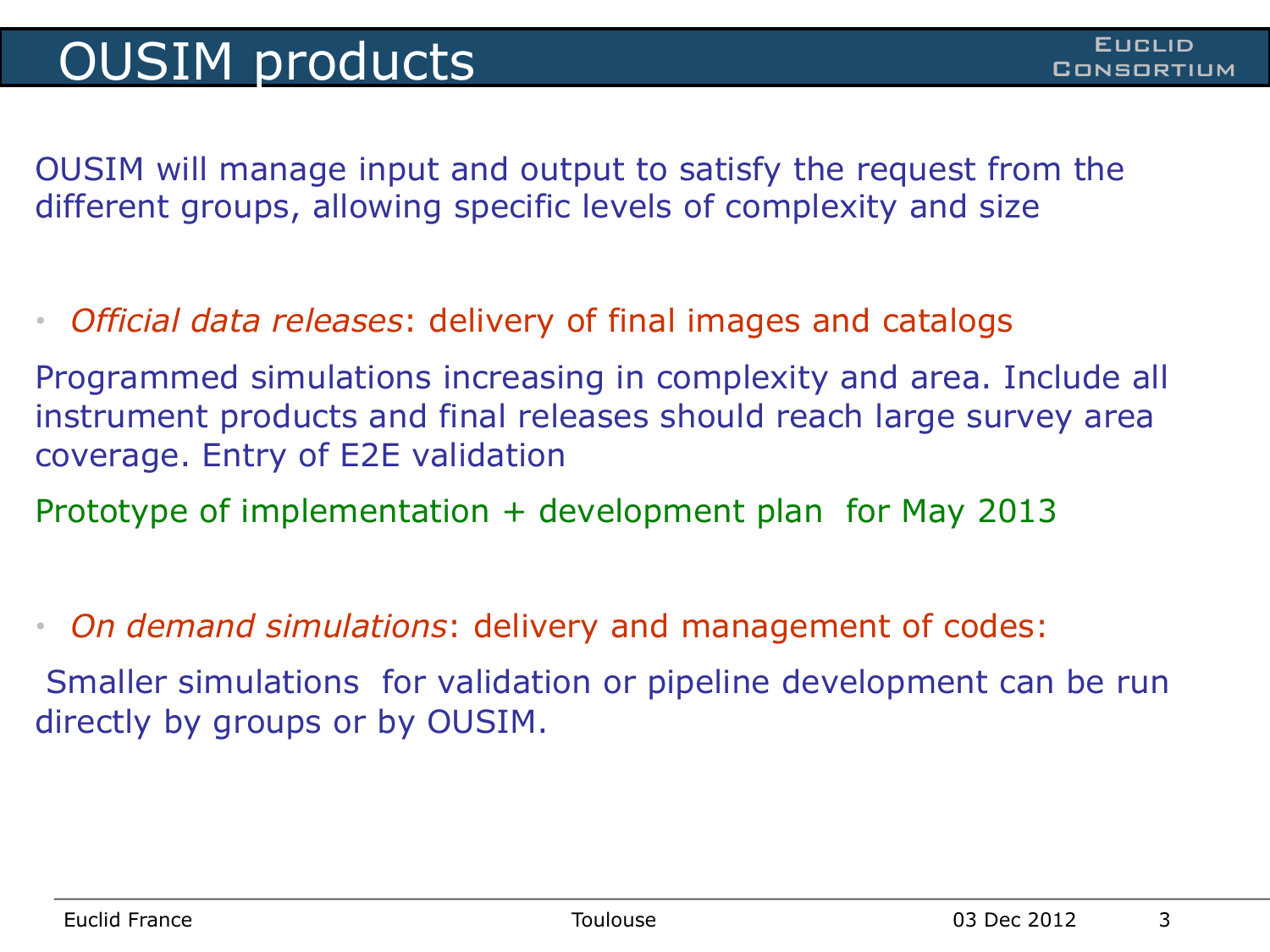## **OUSIM Overview & Data Flow**

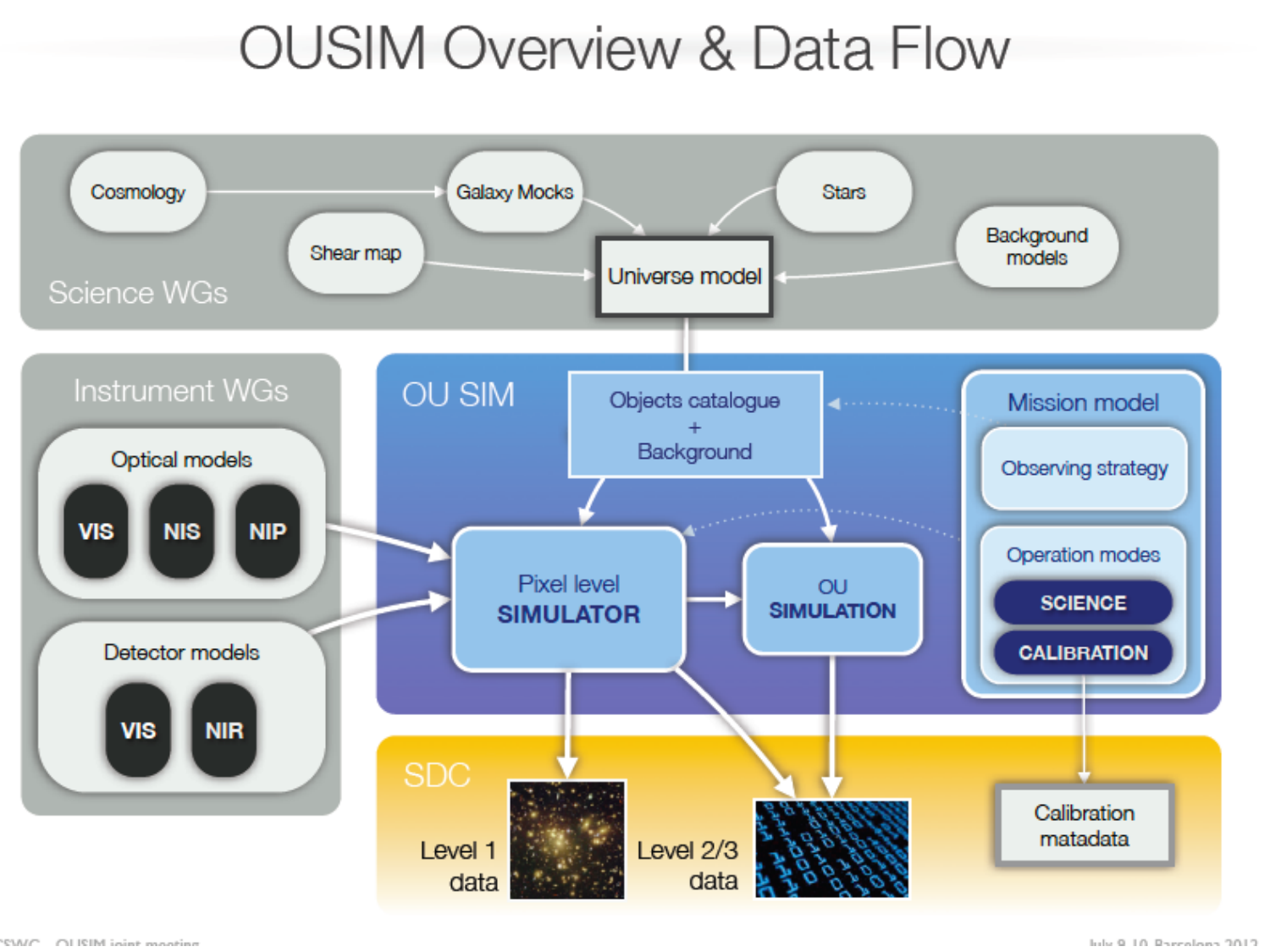#### **Short term plan** Consumers Consumers and Consuming

- Define interfaces with all groups ie SWGs, OUs, instrument and system team.
- Define from specification of input/output of simulation products, a 'data model prototype' and prototypes of image simulators to test implementation and deployment in SGS framework
- Identify OU needs and propose a development plan

Plan and interfaces discussed at the kick off meeting Barcelona July 12

http://euclid.roe.ac.uk/projects/sgv OUSIM Redmine wiki :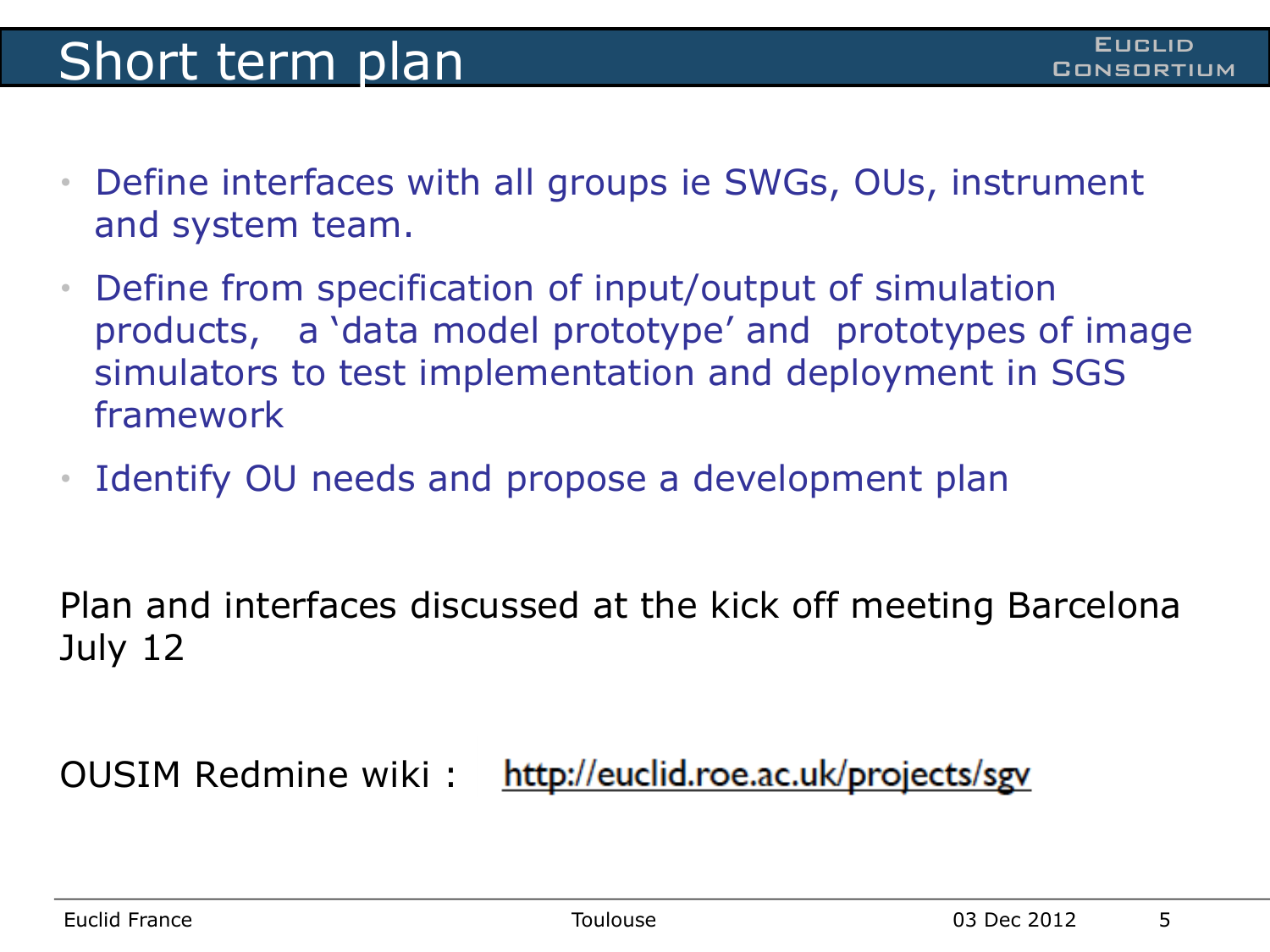#### Relation with SWGs **CONSTRUCTE CONSORTIUM**

#### Interface with SWG

• Simulations between SWG and SGS are made through the CSWG and OUSIM in a consistent and coherent reference of cosmological parameters

- CSWG will provide 2 types of data:
	- Galaxy Catalogues with spectral & shape properties (Already 100 deg<sup>2</sup> Mock Catalogues available)
	- ▶ Convergence & shear maps (One octant ready to be included in Euclid Photometric Mocks)
- OUSIM is in charge of formatting the inputs from the SWG into the SGS Data Model
- The complexity of the data provided by CSWG increase together with OUSIM products

**CSWG** 

#### **OU-SIM**

- Luminosity function versus z  $\longrightarrow$  Draw random catalogue
- Galaxy catalogue with redshift ——→ Add spectra Galaxy catalogue with spectra  $\longrightarrow$  Add shapes
- Galaxy catalogue with shapes and spectra  $\longrightarrow$  PSF and spectral response  $\rightarrow$  Simulated images with spectra

and instrumental effects



de Ciències de l'Espai Simulations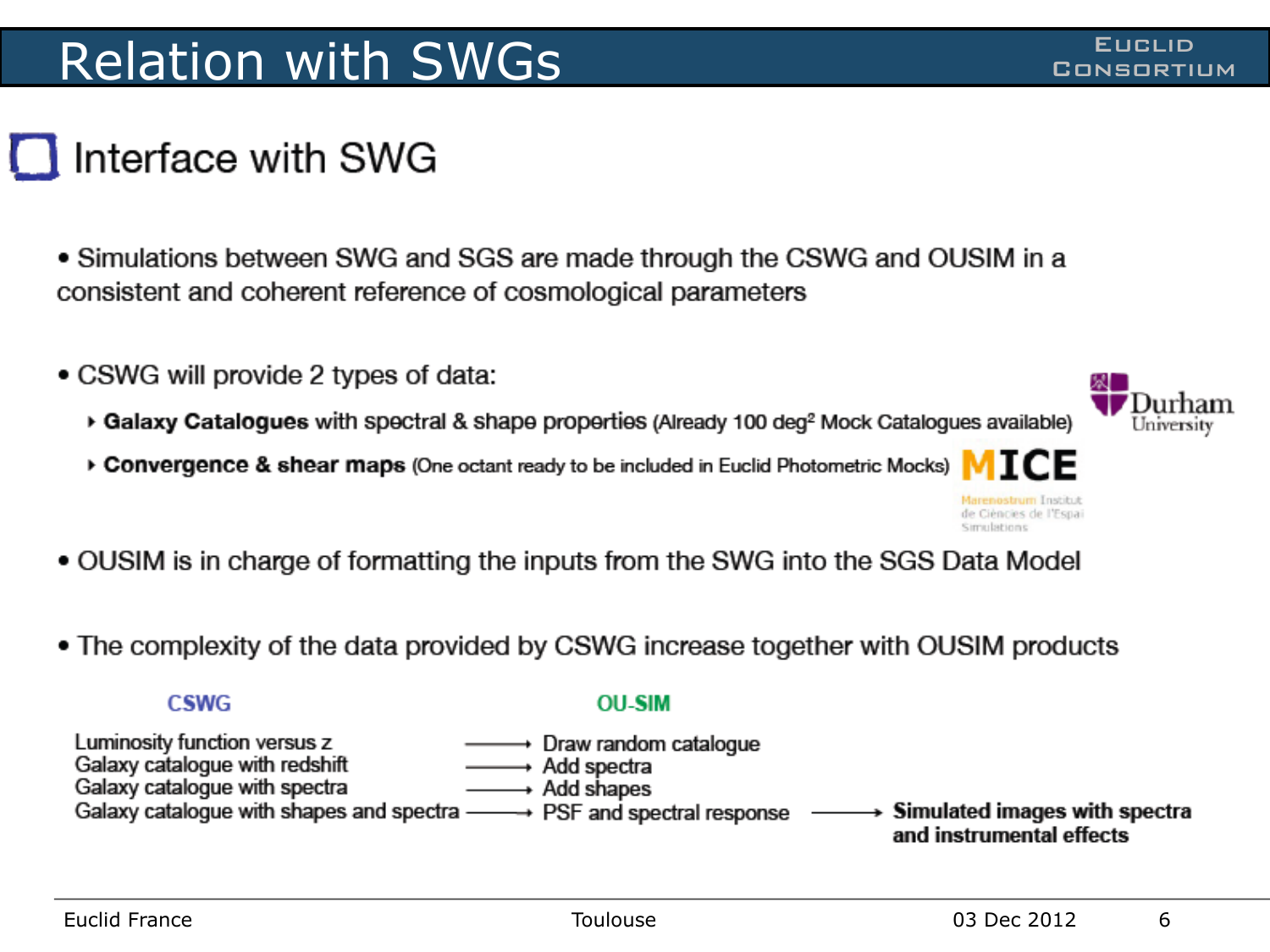#### OUSIM interface with OUs **CONSIM** interface with OUS

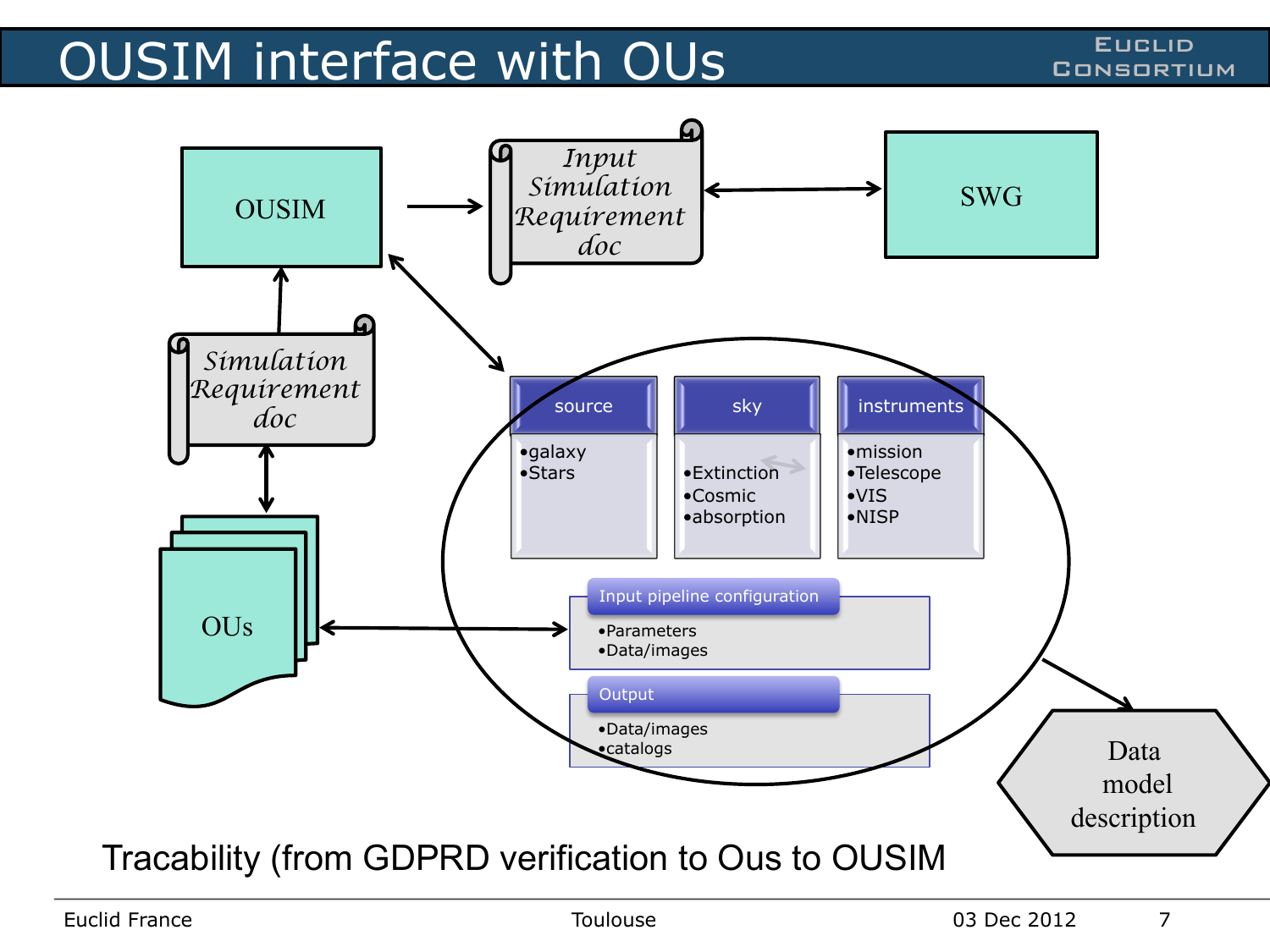#### OUSIM Interface with instrument Consortium

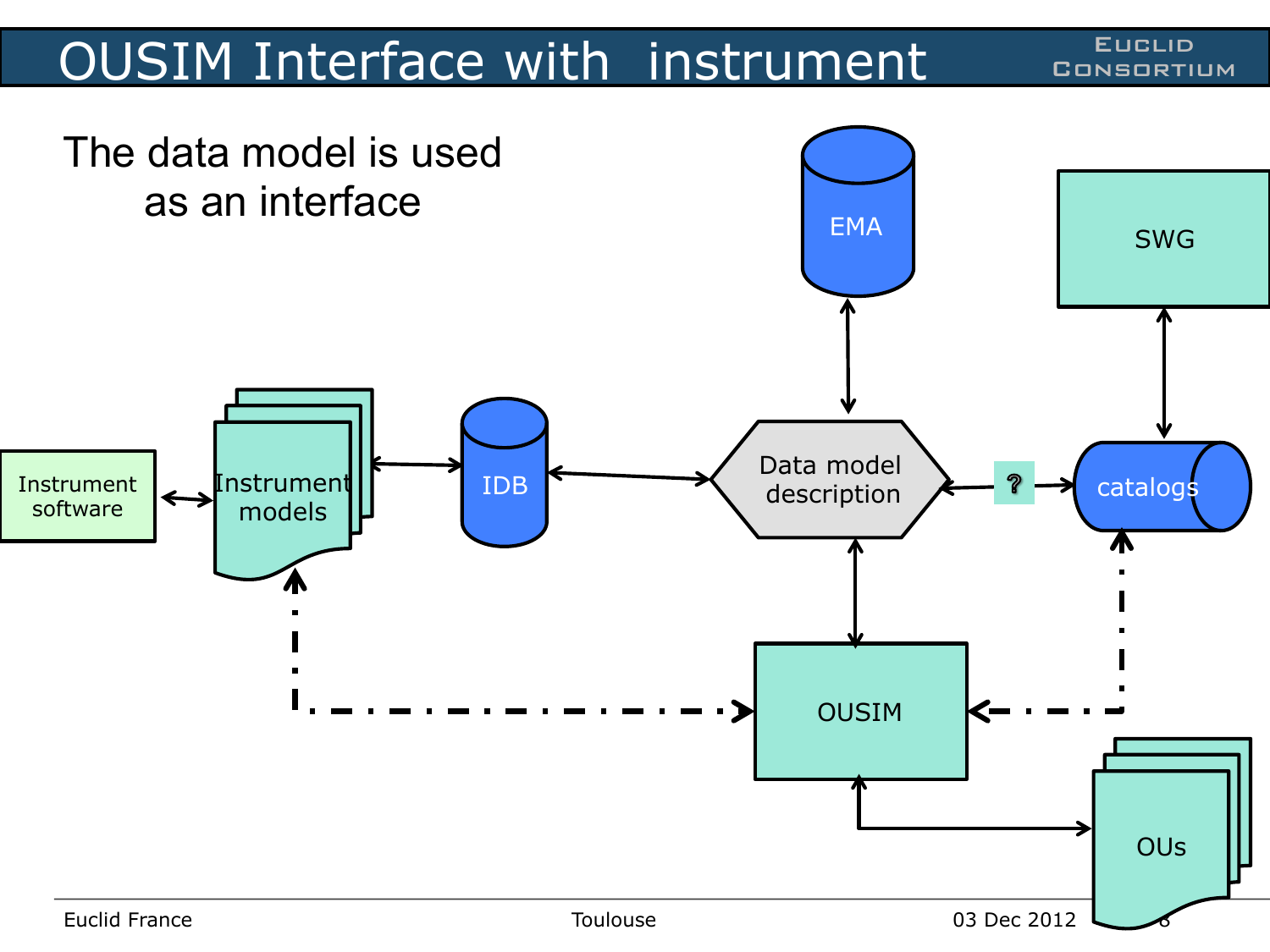### OUSIM pipelines and products CONSIM PIPELID

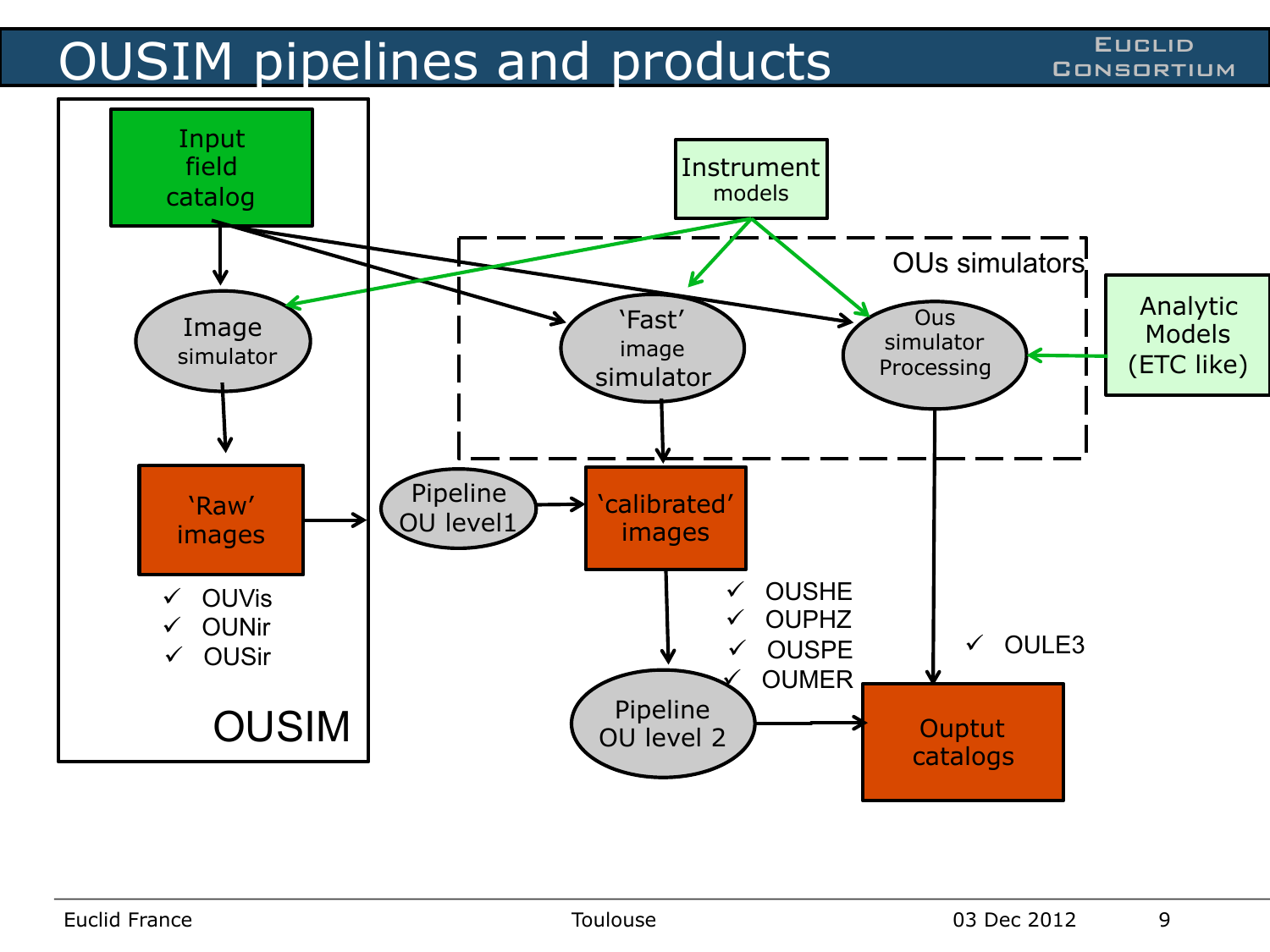#### Prototypes Euclid Prototypes

# Simulation Prototypes

- Simulation codes working in SDCs under SGS configuration
- Allow one or more prototypes for each Instrument Channel or OU
- Imply the beginning of:
	- ▸ data model definition & implementation
	- ▶ communications between SDCdev and simulation team
	- ▸ interface to SWG as input data is needed
	- first simulated data to OUs. Production of deliverables.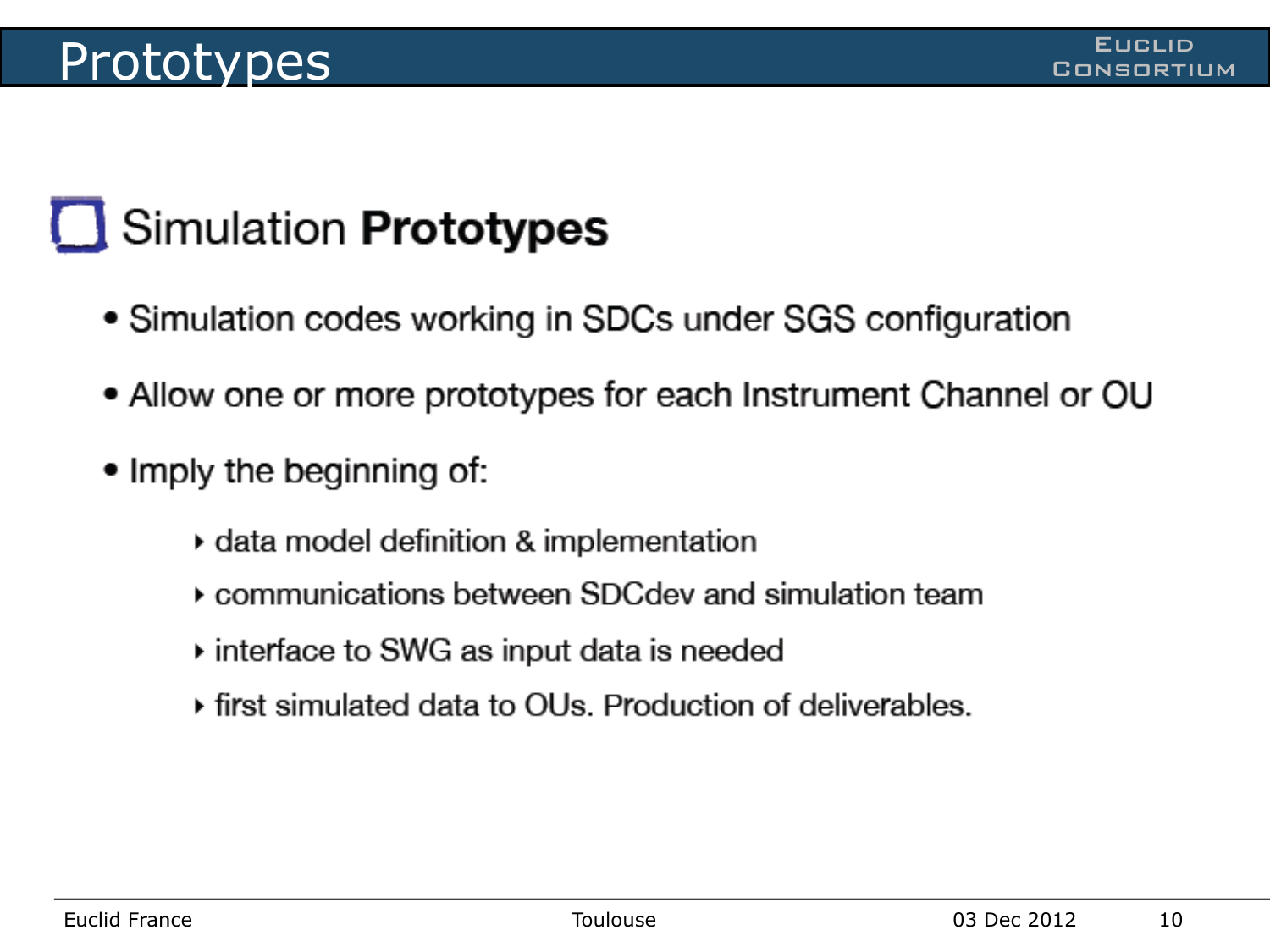❖ Several OUs provided inputs for Data Model definition Requested by E.Jullo

Input Mocks Catalogues and Maps already available from CSWG from Durham and MICF teams

♦ 3 main channel simulators started activity to become OUSIM prototypes

SIR - Julien Zoubian - Implemented and working

VIS - Patrick Hudelot - Under implementation

NIP - Gregor Seidel - Planned. To be started

Generated an OUSIM wiki for communications and code share at Edimburgh's Redmine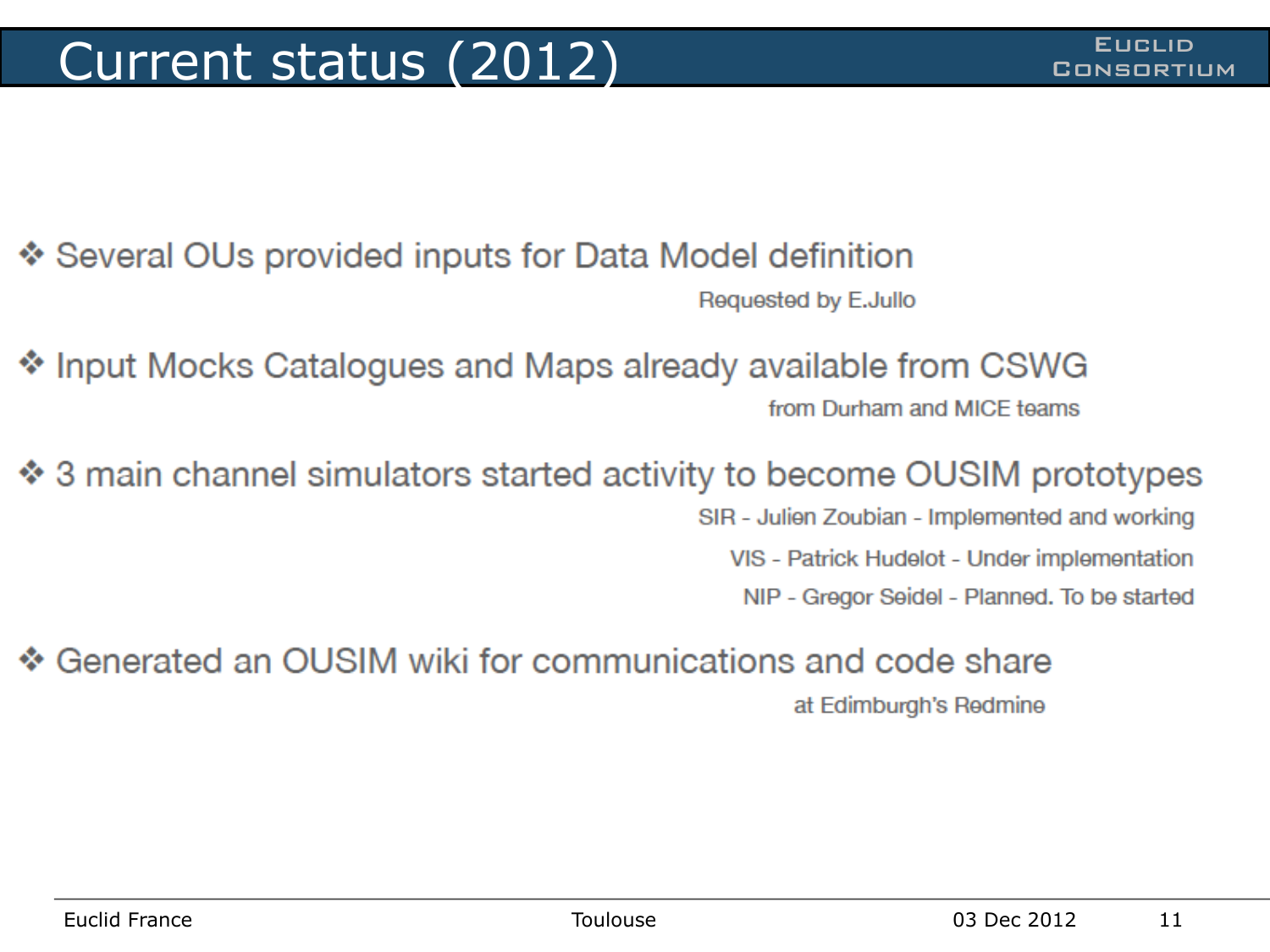I Implementation for massive production & distribution

- Set up a common OUSIM Real Universe
	- ▶ Compile all information that builds the input field for the simulators
	- ▶ Loop with OUs to validate the Data Model
- Implement, understand and play with Simulation Prototypes
	- ▸ Merge common models to a self consistent simulation set
- Integration of Simulation Prototypes and Universe Model in SGS framework and EMA for coordinated simulation production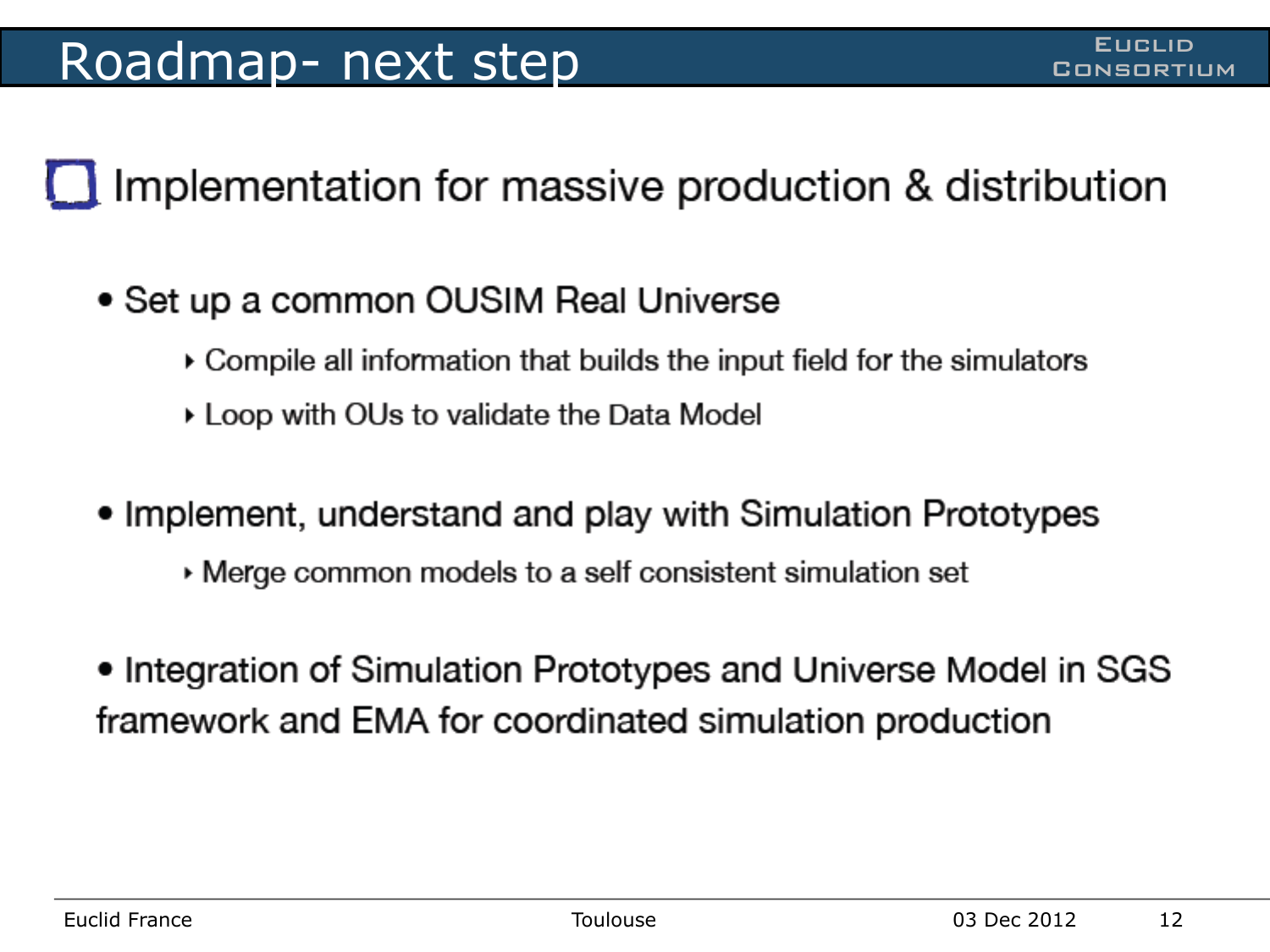#### **OUSIM production plan COUSIM CONSORTIUM**

#### **SHORT Term**

- Small data sets and area ( $<$ 10deg<sup>2</sup>)
- \* Call for OU simulators for prototypes implementation
	- ▶ Use existing codes (compile and publish available OU simulations if any)
	- ▶ Need missing inputs for Data Model
	- ▶ Main work relies on interface homogenization
- **LONG Term**
- Larger simulation sets (>10<sup>3</sup>deg<sup>2</sup>) in all 3 channels
- \* Implementation plan to be functional in mid 2013 beginning 2014
	- ▶ Allow large and regular Data Challenges
	- ▶ Allow E2E simulations